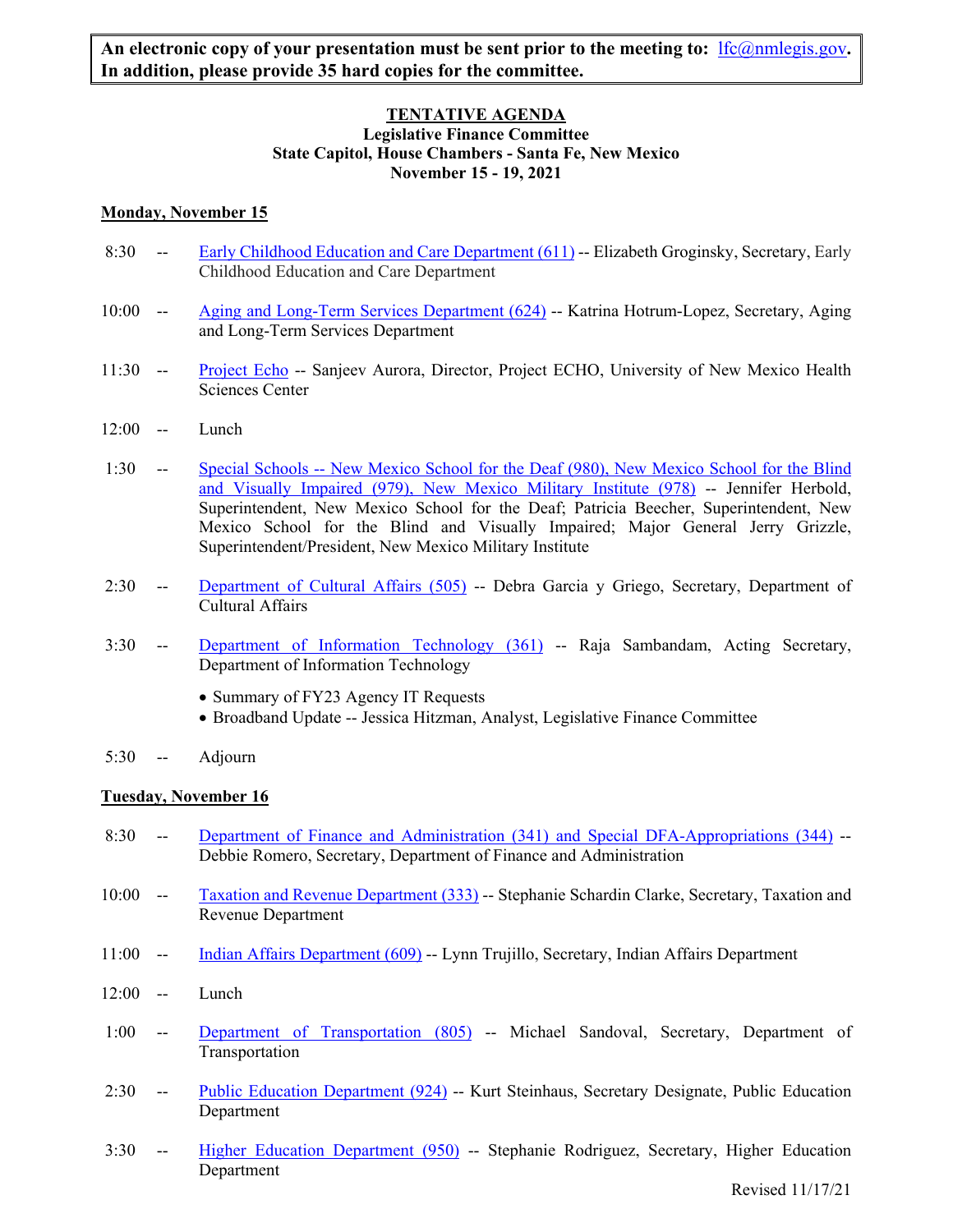## **LFC AGENDA, November 15 - 19, 2021 Page 2**

## **Tuesday, November 16 (continued)**

- 4:30 -- General Services Department (350) -- John Garcia, Acting Secretary, General Services Department
- 5:30 -- Adjourn

## **Wednesday, November 17**

8:00 -- Miscellaneous Committee Business

#### **Action Items**

- 1) Approval of LFC Capital Outlay Subcommittee October Report
- 2) Approval of LFC Public Education Subcommittee October Report
- 3) Approval of LFC Higher Education Subcommittee October Report
- 4) Approval of LFC Subcommittee A October Report
- 5) Approval of LFC Subcommittee B October Report
- 6) Approval of LFC Health Facilities Subcommittee October Report
- 7) Approval of LFC Contracts

## **Review of Monthly Financial Reports & Information Items**

- 8) LFC FY22 Budget Status
- 9) BAR Report
- 10) Cash Balance Report
- 11) Full Time Employees by Agency
- 12) LFC Program Evaluation Status Report
- 8:30 -- Corrections Department (770) -- Alisha Tafoya Lucero, Secretary, Corrections Department
- 10:00 -- State Engineer/Interstate Stream Commission (550) -- John D'Antonio, State Engineer; Rolf Schmidt-Petersen, Director, Interstate Stream Commission
- $11:30$  -- Lunch
- 1:30 -- Public Defender Department (280) -- Thomas Clear, Chairman, Public Defender Commission; Bennett Baur, Chief Public Defender, Public Defender Department
- 2:30 -- New Mexico Environment Department (667) -- James Kenney, Secretary, New Mexico Environment Department
- 3:30 -- Public Regulation Commission (430) -- Wayne Probst, Chief of Staff, Public Regulation Commission
- 4:30 -- Federal Stimulus Funding Update -- LFC Staff
- 5:00 -- Adjourn

## **Thursday, November 18**

## 7:15 -- **Executive Session**

- 9:00 -- District Attorneys/Administrative Office of the District Attorneys (251-265) -- Dianna Luce, District Attorney, 5<sup>th</sup> Judicial District, and President, District Attorney's Association; Henry Valdez, Director, Administrative Office of the District Attorney's
- 11:00 -- Energy, Minerals and Natural Resources Department (521) -- Sarah Cottrell Propst, Secretary, Energy, Minerals and Natural Resources Department
- 12:30 -- Lunch